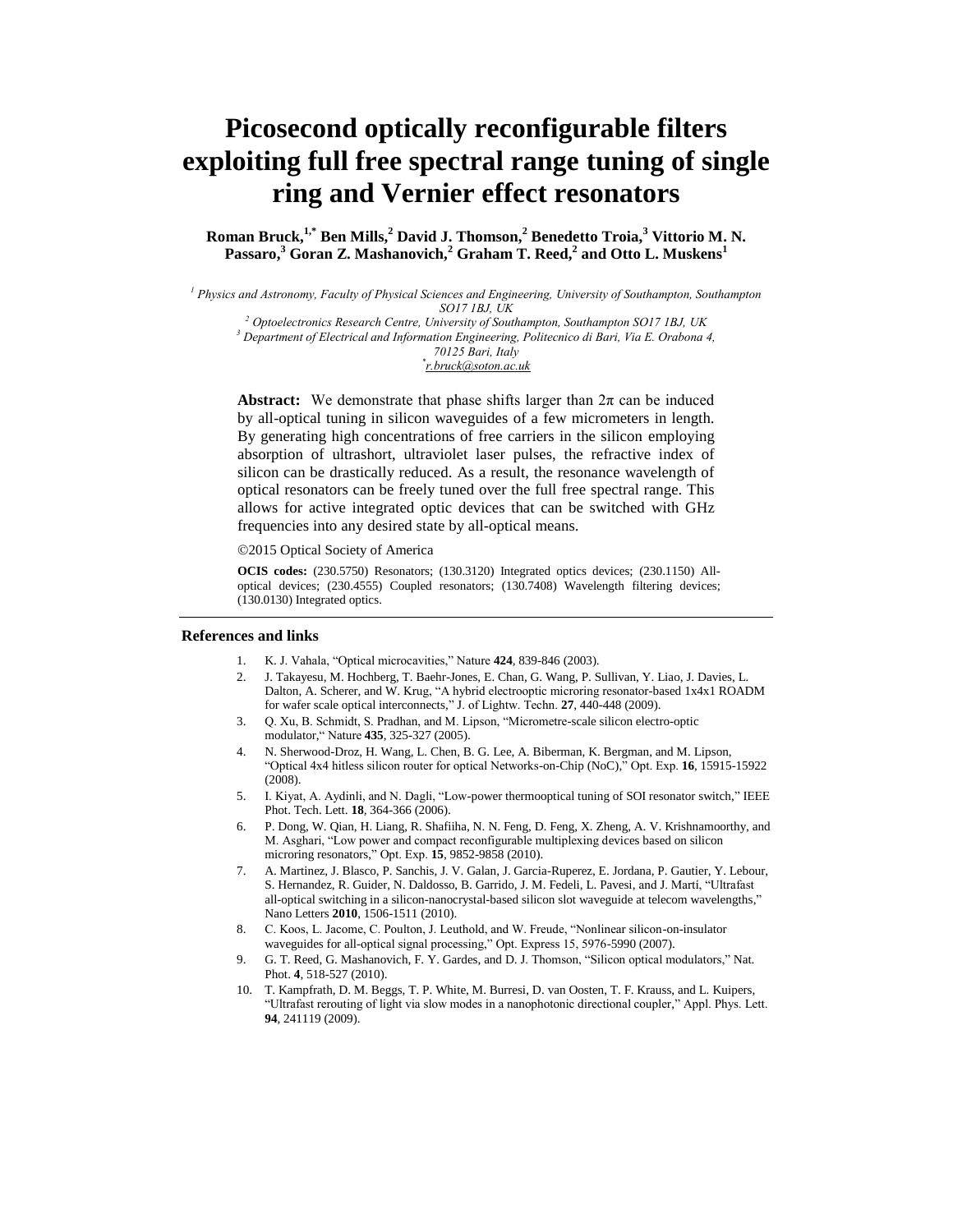- 11. A. Opheij, N. Rotenberg, D. M. Beggs, I. H. Rey, T. F. Krauss, and L. Kuipers "Ultracompact (3 µm) silicon slow-light optical modulator," Sci. Rep. **3**, 3546 (2013).
- 12. K. Nozaki, T. Tanabe, A. Shinya, S. Matsuo, T. Sato, H. Taniyama, and M. Notomi, "Sub-femtojoule all-optical switching using a photonic-crystal nanocavity," Nat. Phot. **4**, 477-483 (2010).
- 13. A. C. Turner-Foster, M. A. Foster, J. S. Levy, C. B. Poitras, R. Salem, A. L. Gaeta, and M. Lipson, "Ultrashort free-carrier lifetime in low-loss silicon nanowaveguides," Opt. Exp. **18**, 3582-3591 (2010).
- 14. S. F. Preble, Q. Xu, B. S. Schmidt, and M. Lipson, "Ultrafast all-optical modulation on a silicon chip," Opt. Lett. **30**, 2891-2893 (2005).
- 15. Y. H. Wen, O. Kuzucu, M. Fridman, A. L. Gaeta, L. W. Luo, and M. Lipson, "All-optical control of an individual resonance in a silicon microresonator," Phys. Rev. Lett. **108**, 223907 (2012).
- 16. V. R. Almeida, C. A. Barrios, R. R. Panepucci, and M. Lipson, "All-optical control of light on a silicon chip," Nature **431**, 1081-1084 (2004).
- 17. T. K. Liang, L. R. Nunes, T. Sakamoto, K. Sasagawa, T. Kawanishi, M. Tsuchiya, G. R. A. Priem, D. Van Thourhout, P. Dumon, R. Baets, and H. K. Tsang, "Ultrafast all-optical switching by crossabsorption modulation in silicon wire waveguides," Optics Express **13**, 7298-7303 (2005).
- 18. Q. Xu and M. Lipson, "All-optical logic based on silicon micro-ring resonators," Opt. Exp. **15**, 924- 929 (2007).
- 19. T. Tanabe, M. Notomi, S. Mitsugi, A. Shinya, and E. Kuramochi, "All-optical switches on a silicon chip realized using photonic crystal nanocavities," Appl. Phys. Lett. **87**, 151112 (2005).
- 20. M. Notomi, T. Tanabe, A. Shinya, E. Kuramochi, and H. Taniyama, "On-chip all-optical switching and memory by silicon photonic crystal nanocavities," Advances in Optical Technologies **2008**, 568936 (2008).
- 21. B. G. Lee, A. Biberman, P. Dong, M. Lipson, and K. Bergman, "All-optical comb switch for multiwavelength message routing in silicon photonic networks," IEEE Phot. Tech. Lett. **20**, 767-769 (2008).
- 22. P. Dong, S. F. Preble, and M. Lipson, "All-optical compact silicon comb switch," Opt. Exp. **15**, 9600-9615 (2007).
- 23. M. Waldow, T. Plötzing, M. Gottheil, M. Först, J. Bolten, T. Wahlbrink, and H. Kurz, "25ps alloptical switching in oxygen implanted silicon-on-insulator microring resonator," Opt. Exp. **16**, 7693- 7702 (2008).
- 24. M. Belotti, M. Galli, D. Gerace, L.C. Andreani, G. Guizzetti, A. R. Md Zain, N.P. Johnson, M. Sorel, and R. M. De La Rue, "All-optical switching in silicon-on-insulator photonic wire nano–cavities," Opt. Exp. **18**, 1450-1561 (2010).
- 25. S. Schönenberger, T. Stöferle, N. Moll, R. F. Mahrt, M. S. Dahlem, T. Wahlbrink, J. Bolten, T. Mollenhauer, H. Kurz, and B. J. Offrein, "Ultrafast all-optical modulator with femtojoule absorbed switching energy in silicon-on-insulator," Opt. Exp. **15**, 22485-22496 (2010).
- 26. D. K. Tripathi, P. Singh, N.K. Shukla, and H. K. Dixit, "Reconfigurable optical add drop multiplexers A Review," Electrical & Computer Engineering: An International Journal 3, DOI : 10.14810/ecij.2014.3101 (2014).
- 27. A. V. Tsarev, "Thin heterogeneous optical silicon-on-insulator waveguides and their application in reconégurable optical multiplexers," Quant. El. **38**, 445-451 (2008).
- 28. P. Prabhathan, Z. Jing, V. M. Murukeshan, Z. Huijuan, and C. Shiyi, "Discrete and fine wavelength tunable thermo-optic WSS for low power consumption C+L band tenability," IEE Phot. Tech. Lett **24**, 152-154 (2012).
- 29. V. M. N. Passaro, F. Magno, and A. V. Tsarev, "Investigation of thermo-optic effect and multireflector tunable filter/multiplexer in SOI waveguides," Opt. Exp. **13**, 3429-3437 (2005).
- 30. H. Huang, W. Li, and W. Ren, "Next-generation ROADM architecture and technologies," Adv. Mat. Research **760**, 50-53 (2013).
- 31. R. Bruck, B. Mills, B. Troia, D. J. Thomson, F. Y. Gardes, Y. Hu, G. Z. Mashanovich, V. M. N. Passaro, G. T. Reed, and O. L. Muskens, "Device-level characterization of the flow of light in integrated photonic circuits using ultrafast photomodulation spectroscopy," Nature Photonics **9**, 54– 60 (2015).
- 32. P. Rabiei, W. H. Steier, C. Zhang, and L. R. Dalton, "Polymer Micro-Ring Filters and Modulators," Journ. of Lightw. Techn. **20**, 1968-1975 (2002).
- 33. B. Troia, A. Z. Khokhar, M. Nedeljkovic, J. S. Penades, V. M. N. Passaro, and G. Z. Mashanovich, "Cascade-coupled racetrack resonators based on the Vernier effect in the mid-infrared," Opt. Exp. **22**, 23990-24003 (2014).
- 34. T. Claes, W. Bogaerts, and P, Bienstman, "Vernier-cascade label-free biosensor with integrated arrayed waveguide grating for wavelength interrogation with low-cost broadband source," Opt. Lett. **36**, 3320-3322 (2011).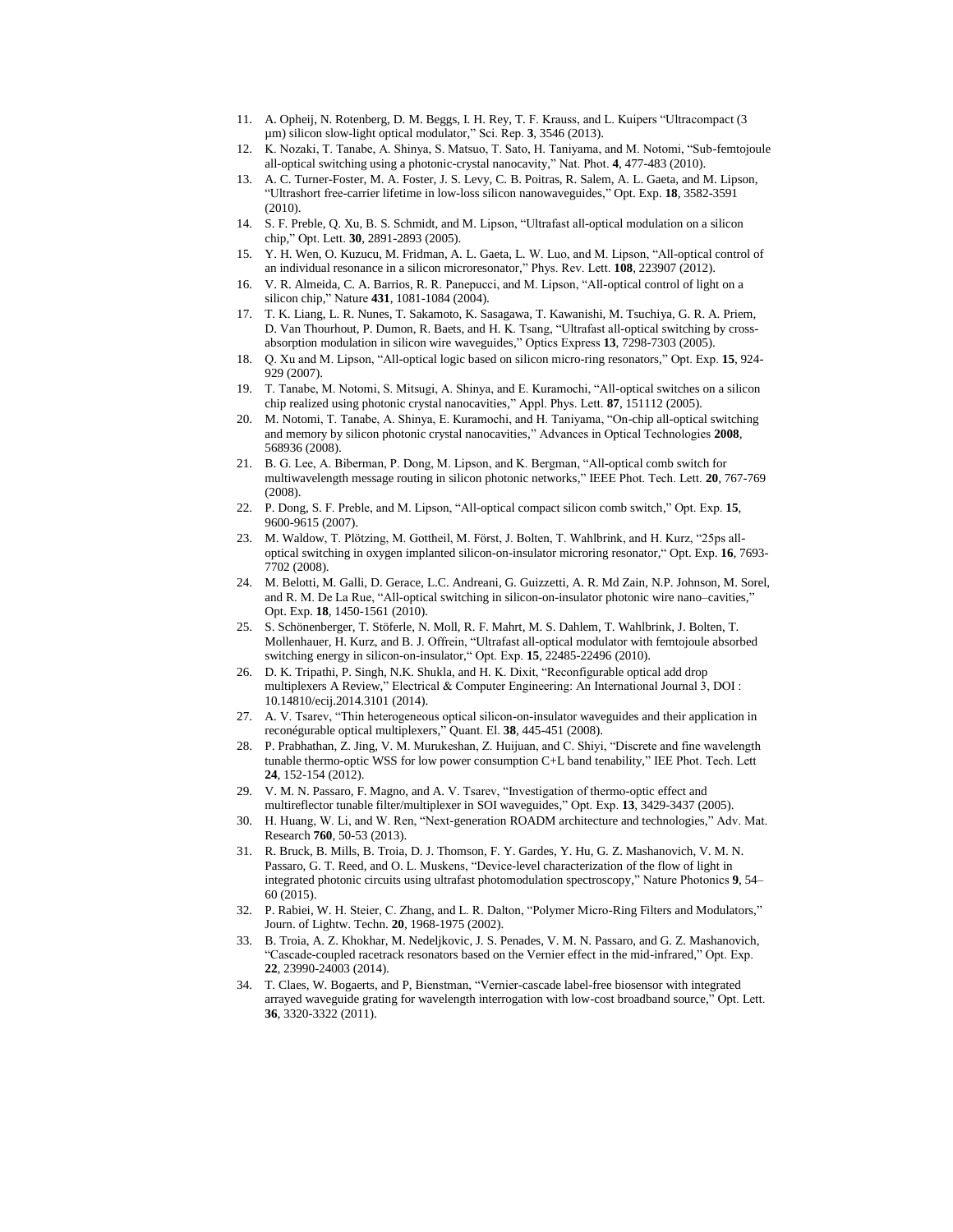- 35. T. Claes, W. Bogaerts, and P. Bienstman, "Experimental characterization of a silicon photonic biosensor consisting of two cascaded ring resonators based on the Vernier-effect and introduction of a curve fitting method for an improved detection limit," Opt. Exp. **15**, 22747-22761 (2010).
- 36. L. Jin, M. Li, and J. J. He, "Optical waveguide double-ring sensor using intensity interrogation with a low-cost broadband source," Opt. Lett. **36**, 1128-1130 (2011).
- 37. R. Boeck, L. Chrostowski, and N. A. F. Jaeger, "Thermally tunable quadruple Vernier racetrack resonators," Opt. Lett. **38**, 2440-2442 (2013).
- 38. W. S. Fegadolli, G. Vargas, X. Wang, F. Valini, L. A. M. Barea, J. E. B. Oliveira, N. Frateschi, A. Scherer, V. R. Almeida, and R. R. Panepucci, "Reconfigurable silicon thermo-optical ring resonator switch based on Vernier effect control," Opt. Exp. **20**, 14722-14733 (2012).
- 39. G. Ren, T. Cao, and S. Chen, "Design and analysis of a cascaded microring resonator-based thermooptical tunable filter with ultralarge free spectrum range and low power consumption," Opt. Engineering **50**, 074601 (2011).
- 40. L. Zhou, X. Zhang, L. Lu, and J. Chen, "Tunable Vernier microring optical filters with p-i-p-type microheaters," IEEE Phot. Journal **5**, 6601211 (2013).
- 41. S. J. Choi, Z. Peng, Q. Yang, S. J. Choi, and P. D. Dapkus, "Tunable narrow linewidth all-buried heterostructure ring resonator filters using Vernier effects," IEEE Phot. Tech. Lett. **17**, 106-108 (2005).
- 42. K. G. Wilcox, A. H. Quarterman, V. Apostolopoulos, H. E. Beere, I. Farrer, D. A. Ritchie, and A. C. Tropper, "175 GHz, 400-fs-pulse harmonically mode-locked surface emitting semiconductor laser," Opt. Exp. **20**, 7040-7045 (2012).
- 43. K. G. Wilcox, A. C. Tropper, H. E. Beere, D. A. Ritchie, B. Kunert, B. Heinen, and W. Stolz, "4.35 kW peak power femtosecond pulse modelocked VECSEL for supercontinuum generation," Opt. Exp. **21**, 1599-1605 (2013).
- 44. R. Boeck, W. Shi, L. Chrostowski, and N. A. F. Jaeger, "FSR-eliminated Vernier racetrack resonators using grating-assisted couplers," IEEE Photon. J. **5**, 2202511 (2013).
- 45. R. Boeck, J. Flueckiger, L. Chrostowski, and N. A. F. Jaeger, "Experimental performance of DWDM quadruple Vernier racetrack resonators," Opt. Exp. **21**, 9103–9112 (2013).

#### **1. Introduction**

Optical resonators are among the most versatile optical elements. Resonances with high quality-factors (Q-factors) are essential for applications in telecommunication, sensing, and nonlinear optics [1]. Silicon-on-insulator (SOI) is an attractive platform to realize integrated optical resonators, as it promises high levels of integration, low loss and compatibility with mass production processes. Among the various types of resonators, ring resonators, or related concepts such as racetrack resonators, are among the best investigated.

By actively tuning the resonance wavelength, tunable wavelength filters, modulators and switches can be created. Mechanisms for resonator tuning have been widely researched and proposed mechanisms include electro-optic tuning [2,3], thermo-optic tuning [4-6], as well as exploiting the Kerr-effect [7,8] and plasma dispersion. Plasma dispersion, i.e. changing the refractive index of silicon by generation of free carriers, can be induced by directly injecting free carriers into the silicon [9], or by absorption of photons with energies above the bandgap in an all-optical way [10,11].

All-optical tuning is desirable as it circumvents the need to transform signals between the optical and the electrical domain. It is believed to eventually be faster and more economical than electronic tuning [12]. SOI based resonators can be all-optically tuned by two-photon absorption of near-infrared light [13-21] or by direct absorption of photons with energies larger than the bandgap, i.e. of wavelengths of typically 800 nm or below [22-25]. Usually, the small change in the refractive index of silicon that can be achieved by all-optical tuning is given as the main drawback. Thus, these pioneering studies often demonstrated all-optical tuning by switching high Q-factor optical resonators between on- and off-states, where large modulations in transmission were achieved within relatively small tuning ranges of the order of the resonance width.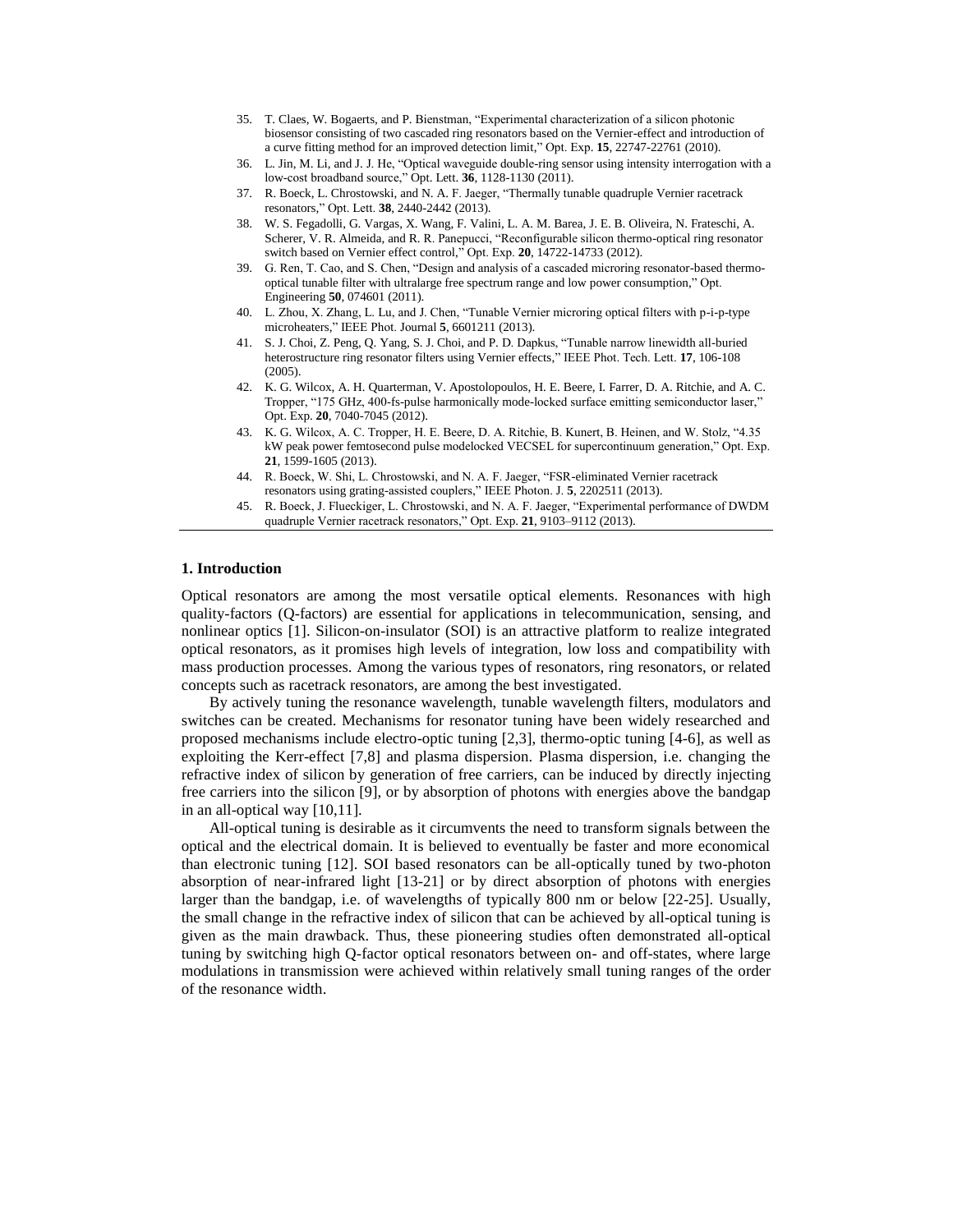

Fig. 1. Optical setup for tuning of optical resonators employing UPMS. Infrared probe pulses are coupled by grating couplers into the input waveguide, travel through the device and are detected after outcoupling in a spectrometer. Pump pulses are focused on the resonator from top.

Here, we demonstrate that all-optically induced phase shifts of more than  $2\pi$  are possible within conventional SOI waveguides over micrometer lengths by exploiting above-bandgap optical pumping. As a result, resonance wavelengths can be continuously tuned to any desired value within the free spectral range (FSR). We experimentally demonstrate large shifts in the resonance wavelength of a ring resonator as well as for a set of coupled resonators in a Vernier configuration. Picosecond all-optical tuning of resonators opens up new avenues for all-optical devices such as fully tunable wavelength filters and all-optical reconfigurable optical add-drop multiplexers (ROADMs) [26,27]. ROADMs are key elements in wavelength division multiplexed networks and currently rely on wavelength selective switches based on liquid crystal technology, microelectromechanical systems or on thermo-optic actuators [28- 30]. Implementing such devices in a compact, integrated, ultrafast and all-optical design would mean a leap in performance in next generation optical networks.

#### **2. Optical setup and method**

For the tuning of optical resonators we employed a setup similar to the one previously used for spatio-temporal mapping of optical elements [31]. The ultrafast photomodulation spectroscopy (UPMS) technique exploits optical pumping in the UV range using 400 nm wavelength laser pulses generated by frequency doubling of the 800 nm output from a regenerative amplifier (Coherent RegA). The laser system produces pulses of 150 fs length at repetition rate of 250 kHz. A second output with tunable wavelength in the near infrared was taken from the idler output of an optical parametric amplifier and used to probe the transmission of the device under test.

Figure 1 summarizes the experimental setup. The transverse-electric (TE)-polarized probe pulses were focused into a single mode fiber and were coupled by means of grating couplers into the waveguide. The transmitted light was coupled out of the waveguide by another grating coupler into a single mode fiber and was subsequently coupled into a spectrometer equipped with cooled InGaAs CCD array (Andor Shamrock 500i / iDus). The UV pump light was focused from the top onto the device under test using a 100x, 0.5 N.A. microscope objective (Mitutoyo). The precise position of the pump spot on the device was controlled using a piezo stage, which allowed spatial mapping of the photomodulation response. An optical delay line was used to control the time delay between the pump and probe pulses.

As we have shown in our previous study [31], free carrier concentrations exceeding  $10^{20}$  $\text{cm}^{-3}$  can be created by excitation of SOI waveguides with 400 nm laser pulses. As a result, the effective index for the fundamental mode in the waveguide can be decreased by more than 0.4, allowing for phase shifts larger than  $2\pi$  within a length of a few micrometers.

The smallest achievable pump spot diameter with our setup is smaller than one micrometer. However, to generate large phase shifts, a larger pump spot diameter is desirable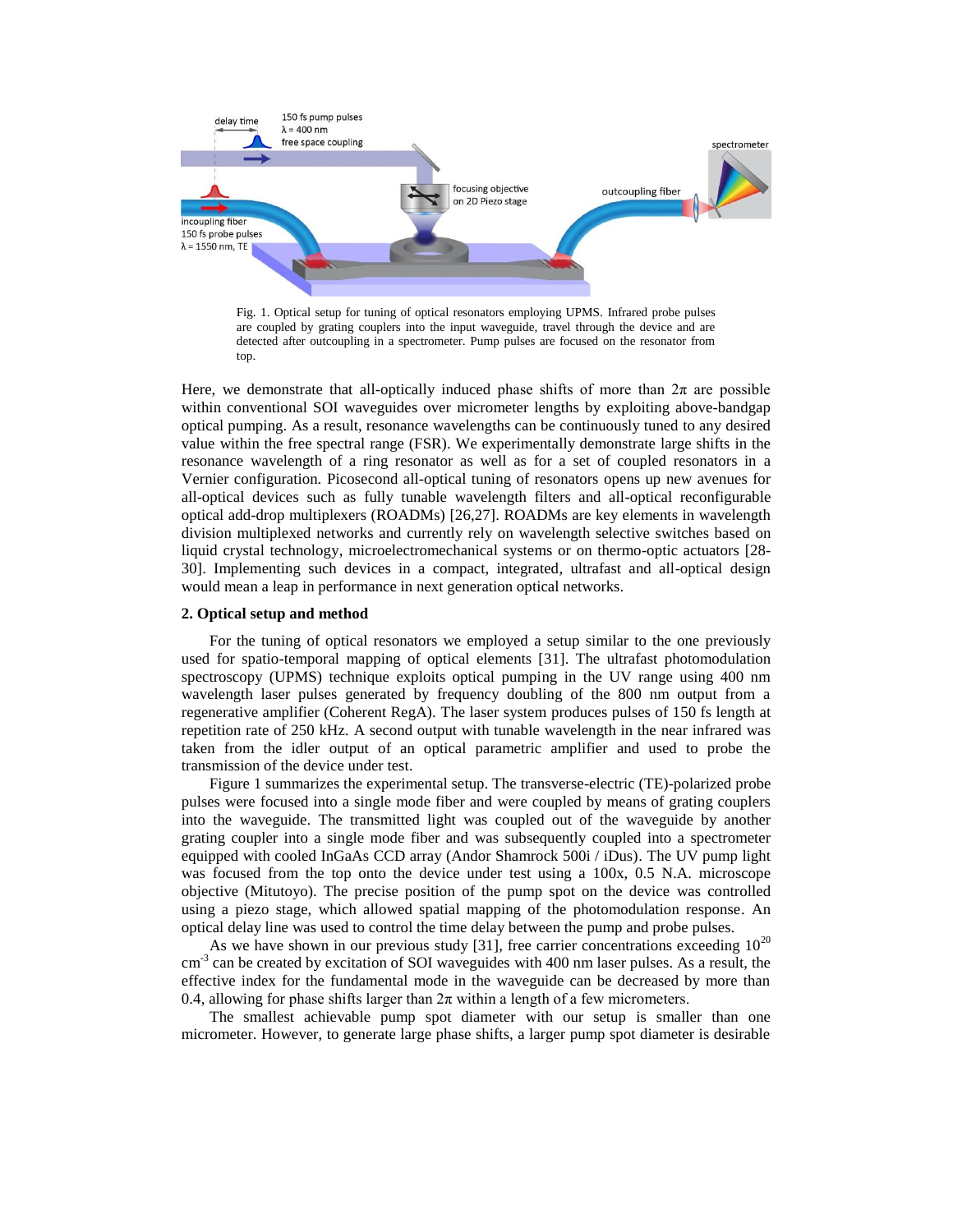to enlarge the excited section of the waveguide while keeping the pump fluence below the damage threshold of the waveguide. We produced different sizes of the pump spot by defocusing the microscope objective. The resulting pump spot diameter was measured by spatially scanning the objective perpendicular to the waveguide by means of the piezo stage. We define the pump spot diameter as the full width at half maximum of a Gaussian fit to the measured data of the spatial scan. Because the pump spot diameter in our experiments was considerably larger than the waveguide width, we further define the effective pump energy *Eeff* as the energy per pump pulse that incidents the waveguide surface by comparing the illuminated area of the circular pump spot with the illuminated waveguide surface area, i.e.  $E_{eff} = E \frac{4*w*d}{\pi d^2}$  $\frac{2\pi a^{2}}{\pi a^{2}}$ , where *E* is the total pump pulse energy as measured before entering the microscope objective, *w* the waveguide width and *d* the diameter of the pump spot on the sample surface.

### **3. Ring resonator**

The investigated ring resonator has a diameter of 12  $\mu$ m and is composed of rib waveguides (450 nm width, 220 nm total thickness, 100 nm slab thickness) with  $SiO<sub>2</sub>$  as lower and top cladding. Figure 2(a) shows a micrograph of the ring resonator, with annotations showing the direction of light propagation and position of the pump spot. We introduced the pump pulses from top onto the ring at a position opposite of the bus waveguide, in order to avoid any effects of the optical pumping on the bus waveguide. Figures  $2(c)$ -(f) show scans of the normalized transmission spectra as a function of the pump-probe delay time, for different effective pump energies from 38 pJ to 196 pJ. In conventional pump-probe spectroscopy, a dimensionless ratio of the change in transmission normalized to the transmission itself is usually used to correct for differences in spectral response, drift in the setup, etc. However, in case of large (order unity) changes in the spectral response, this method is not very intuitive and it is often easier to interpret the transmission function itself. A proper normalization of the measured spectra to the Gaussian spectrum of the incident probe pulses in our experiment is complicated, as the transmitted spectrum is affected by the ring resonator. As a result, we exploited a scheme which makes use of the fact that the transfer function of the ring resonator is significantly shifted by the pump laser. In the case of the ring resonator, we estimated the Gaussian spectrum of the probe pulses from a combination of the shifted and unshifted transmission spectra, taking the envelope of maximum intensity and thus correcting the reference spectrum for the dips caused by the ring resonator. Applying this Gaussian reference spectrum for normalization of the measured spectra, the transfer function of the ring resonator can be recovered with high fidelity, as can be seen in Figs. 2(c)-(f). For delay times smaller than -10 ps, the pump pulses arrive at the ring delayed by a time larger than the ringdown time of the probe pulses in the resonator. Thus, the transmitted probe is not influenced by the tuning of the ring resonator as it has already finished its propagation through the ring and the resonance wavelength positions of the ring correspond to the unperturbed situation. At zero delay time, i.e. pump and probe pulses arriving at the same time, a significant shift of the resonance toward shorter wavelengths can be observed. This shift can be attributed to the generation of a free-carrier plasma in the silicon, which has been observed in previous studies [9-11,16,31] to reduce the refractive index of silicon, thus shortening the optical length of the resonator and blue-shifting its resonances. For positive delay times, i.e. pump pulses arriving at the ring earlier than the probe pulses, the plasma effect decays due to the recombination of the free carriers in the time between their generation and the arrival of the probe pulse. In the investigated system, the exponential decay time is of the order of a few hundred picoseconds. If in an application a constant shift of the resonance wavelength is desired, a laser with a higher repetition rate but lower pulse energy could be used to keep free carrier population and thus the wavelength shift within a small window.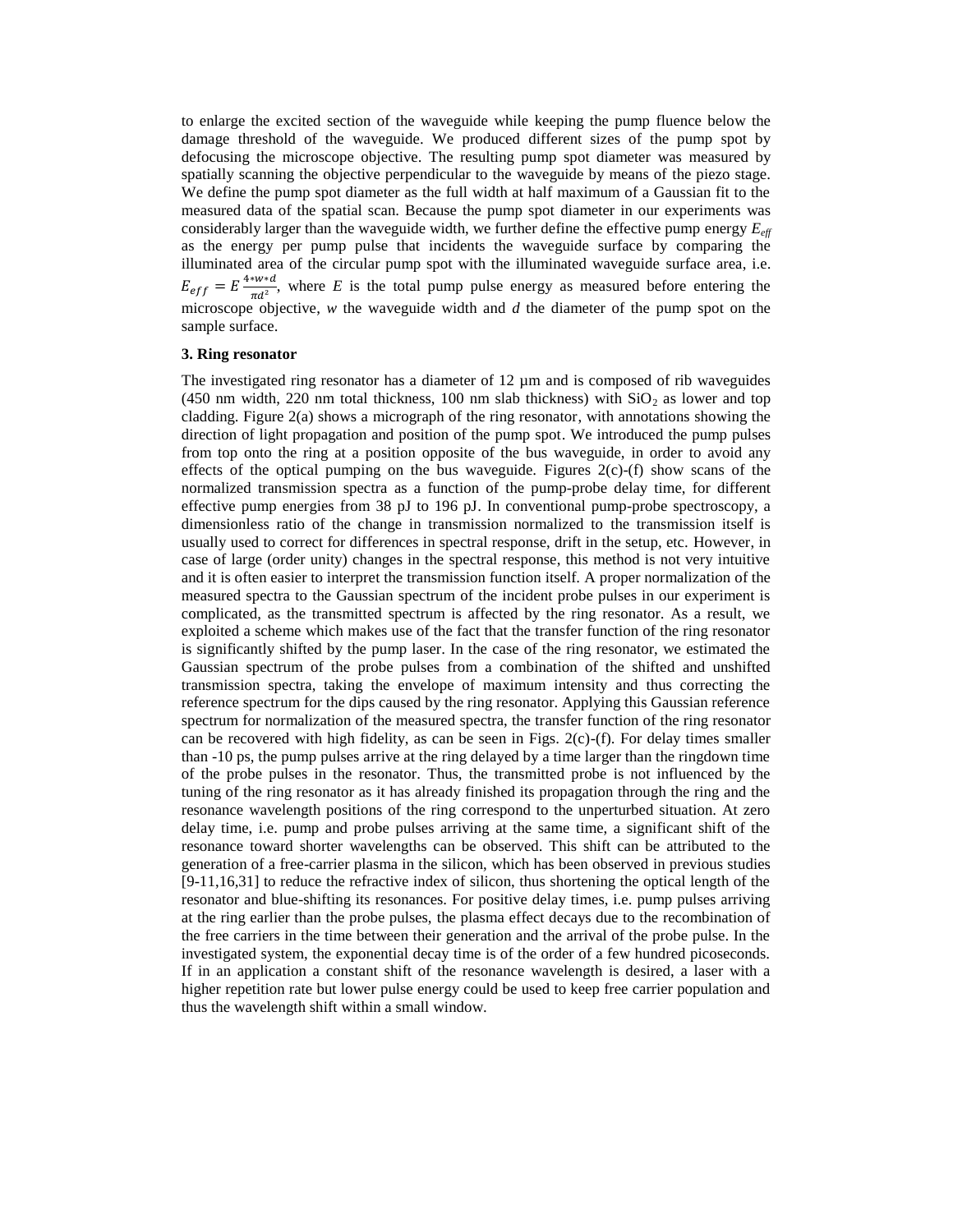

Fig. 2. Tuning of a ring resonator. (a) Micrograph of the investigated ring resonator with indicators for pump position and direction of light propagation. (b) Measured wavelength shift in units of the free spectral range (FSR) for delay times of 5 ps (red crosses), 50 ps (blue circles), and 100 ps (cyan triangles). Solid lines are linear fits to these data points. (c)- $(f)$ Transmission spectra (TE-polarization) of the bus waveguide as a function of delay time at which the ring is modulated for four different effective pump energies. Dips in the transmission spectra (dark colors) correspond to the resonances of the ring and the dashed lines are guides to the eye following the resonances that were used to create (b).

At the longest investigated delay time of 280 ps some blue-shifting of the resonances is still noticeable. Since the thermo-optic coefficient of silicon has a positive sign and would thus redshift resonances, we conclude that this offset is still caused by plasma dispersion and that thermo-optic effects are negligible in our experiments. We extracted the wavelength shift, i.e. the shift of the minima positions in the transmitted spectra, from the measurements presented in Fig. 2(c)-(f) and plotted the wavelength shift (normalized to the FSR of 16.7 nm) versus the effective pump energy in Fig. 2(b) for different delay times. The wavelength shifts follow a linear trend with respect to effective pump energy. For the highest pump energy, we observed tuning of the resonance wavelength by more than 20 nm, thus clearly exceeding the FSR of 16.7 nm. The diameter of the pump spot for this experiment was measured to be 5.8 µm. This demonstrates that within this short length, phase shifts of larger than  $2\pi$  can be induced by alloptical means.

Figures 3(a)-(c) presents transmission spectra of the bus waveguide for different pump energies and delay times, visualizing the shift of the resonances. Further, the broadening of the resonances due to the absorption induced by the free carriers in the ring resonator becomes apparent. As a result, the quality factor of the resonances is reduced. Figure  $3(d)$  analyses this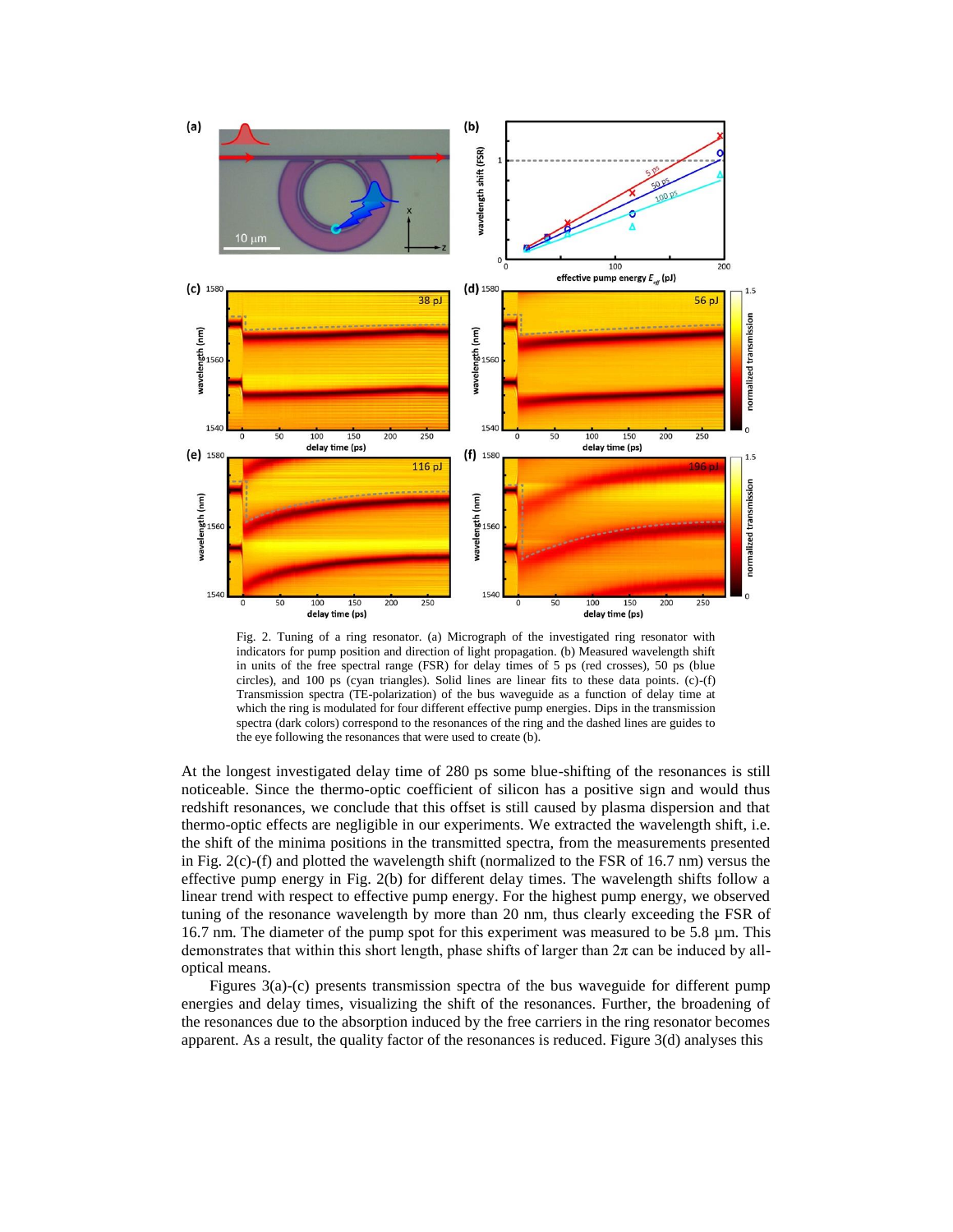

Fig. 3. (a)-(c) Comparison of the untuned spectra of the ring resonator with the spectra for different effective pump energies and for delay times of 5 ps, 100 ps, and 200 ps. (d) Q-factor of the resonances in (a)-(c) versus the wavelength shift normalized to the FSR of 16.7 nm (pump energy 38 pJ: red triangles and crosses, pump energy 116 pJ: blue squares and diamonds, pump energy 196 pJ: cyan circles). The grey line is a fit to the data points assuming a linear relation of  $n_i = 0.24 \Delta n_r$ .

relationship by plotting the quality factor of the resonances in Figs.  $3(a)-(c)$  versus the wavelength shift. The losses due to free carriers in the excited area are reflected in an increase in the imaginary part of the refractive index  $n_i$ , while the shift of the resonance wavelengths are caused by a change in the real part of the refractive index  $\Delta n_r$ . Using  $Q = \frac{2\pi n_g}{\alpha \lambda} [32]$ , with the group index determined to be  $n_g = 3.72$  from finite element simulations and  $\alpha$  the losses in the ring we relate the losses in the ring with the quality factor. We split  $\alpha$  into  $\alpha = \alpha_u + \alpha_f$ , where  $\alpha_u$  are the losses in the unmodulated ring and  $\alpha_f = k_0 * n_i$  are the additional losses due the exited free carriers. We determine  $\alpha_u$  from the average *Q*-factor of  $Q = 1196$  of the unmodulated resonances. By assuming a linear relation between  $\Delta n_r$  and  $n_i$ , i.e.  $n_i = c * \Delta n_r$ , we can optimize the proportional constant *c* for an optimum fit of the theoretical curve (grey line in Fig. 3(d)) with the measured data points. The calculated constant of  $c = 0.24$  is in good agreement with our previous study[31] and is a constant for silicon for this kind of excitation. It inherently links the shift of the resonance wavelength with the reduction of the *Q*-factor and can only be overcome by using a different material system with a smaller value for  $c$ , or a different resonator structure, e.g. Vernier resonators, as discussed below.

In Fig. 4, spatial photomodulation maps for a ring resonator of same nominal dimensions are given. We define the modulation  $\Delta T/T$  as the change in transmission  $\Delta T$  caused by the pump pulses divided by the transmission *T* of the untuned system. These maps were created by raster-scanning the position of the microscope objective focusing the pump pulses over the area of the ring resonator. Figure 4(a) depicts the spectral position of the maps relative to the tuned and untuned resonances, and sketches the expected photomodulation  $\Delta T/T$ . The Figs 4(b)-4(f) show the measured photomodulation maps for five different wavelengths around a resonance at 1577 nm. For wavelengths significantly shorter than the original resonance (Figs. 4(b) and 4(c)), the tuning results in a reduction of transmission as the resonance is blue-shifted towards these shorter wavelengths. Transmissions at wavelengths around the original resonance (Figs. 4(d) and (e)) are strongly increased. As expected, the position along the ring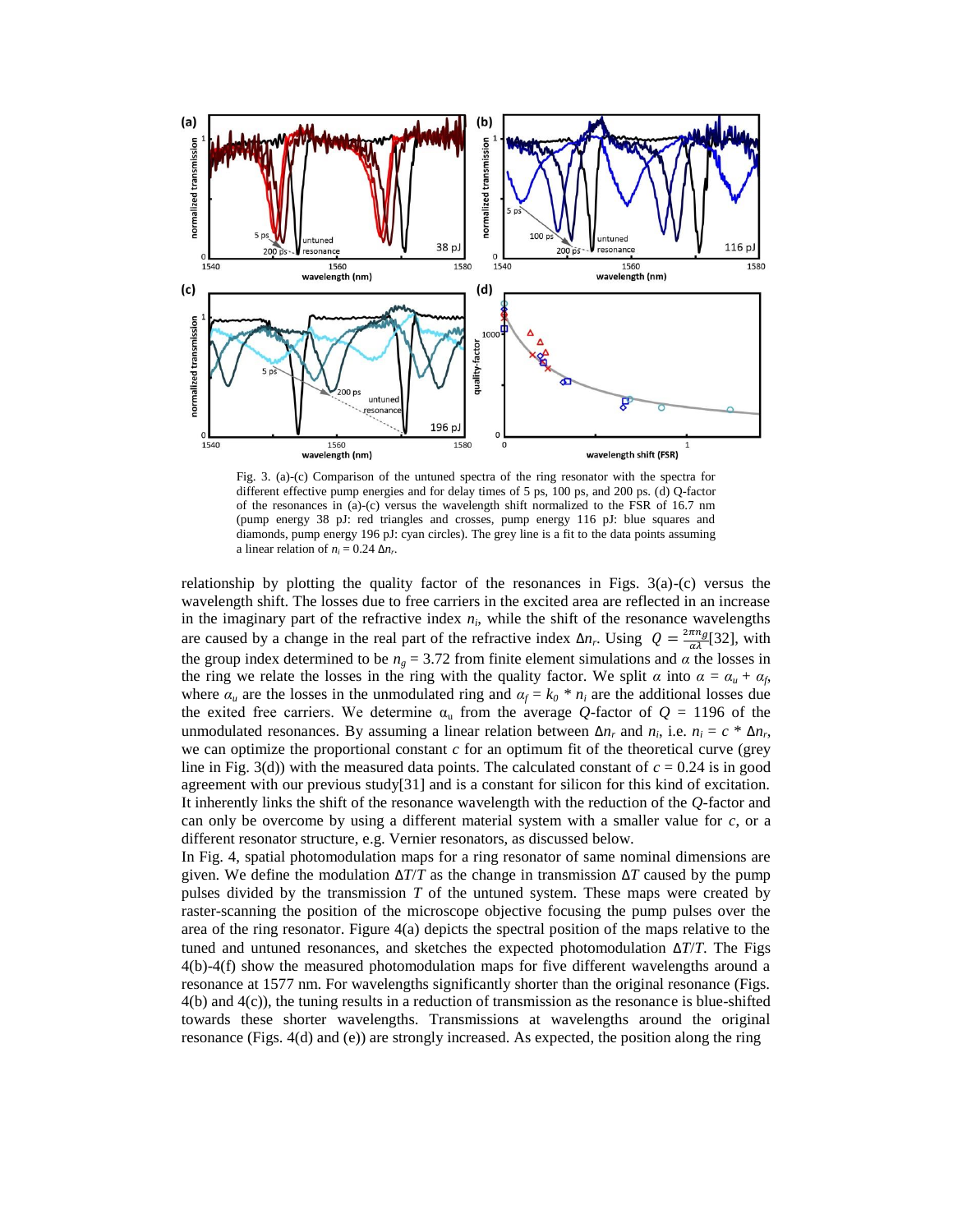

Fig. 4. Spatial photomodulation maps. (a) Sketch of the untuned and tuned transmission spectra *T* of a ring (top curves), as well as of the expected photomodulation Δ*T*/*T* (bottom curve). Also, the spectral positions of the spatial photomodulation maps presented in (b)-(f) are indicated. The spatial maps are plotted for different wavelengths, as denoted in the graphs (3 ps delay time, 95 pJ effective pump energy, 1.5 µm pump spot size).

at which it is modulated has no influence on the strength of the modulation. The blue regions around the main red ring in Fig. 4(d) are caused by a partial overlap of the pump spot with the ring waveguide. In such a scenario, the original resonance wavelength of around 1577.4 nm is blue-shifted towards the investigated wavelength of 1576 nm thus reducing transmission. For better overlap, the resonance wavelength is further driven beyond 1576 nm, leading to the predicted increase in transmission. The bus waveguide is visible as a blue stripe in all five maps. As it is not a resonant structure, the dominant effect on the bus waveguide is absorption caused by the excited free carriers, and thus independent on the wavelength.

### **4. Vernier resonators**

There is a relation between the FSR and the Q-factor that can be achieved using ring resonators. In fact, reducing the ring radius to enlarge the FSR increases bending losses and reduces the Q-factor. However, by coupling resonators, the FSR of the combined system can be a multiple of the FSR of individual resonators. Vernier resonators operating in the second regime are one widely investigated option, e.g. in sensing [33-36]. Towards telecommunication applications, the tuning of Vernier resonators working in the first regime of the Vernier effect has been demonstrated based on the thermo-optic effect [36-40] and by carrier injection [41].

As indicated in Fig. 5(a), we investigate a Vernier system of two racetrack resonators of slightly different lengths coupled by a connecting waveguide and measure the light transmitted through both racetrack resonators. The racetrack resonators and waveguides are composed of SOI rib waveguides (450 nm width, 400 nm total thickness, 180 nm slab thickness) with  $SiO<sub>2</sub>$  as lower and air as top cladding. The first racetrack has a length of 345.2 μm with a 9.2-μm-long straight coupling region, and the second racetrack is 328 μm long with a 10 μm straight coupling region. Transmission at a given wavelength can only occur if both resonators are in resonance, with the height of the transmission peak defined by the overlap of the transmission peaks of the individual racetracks. Similar to beating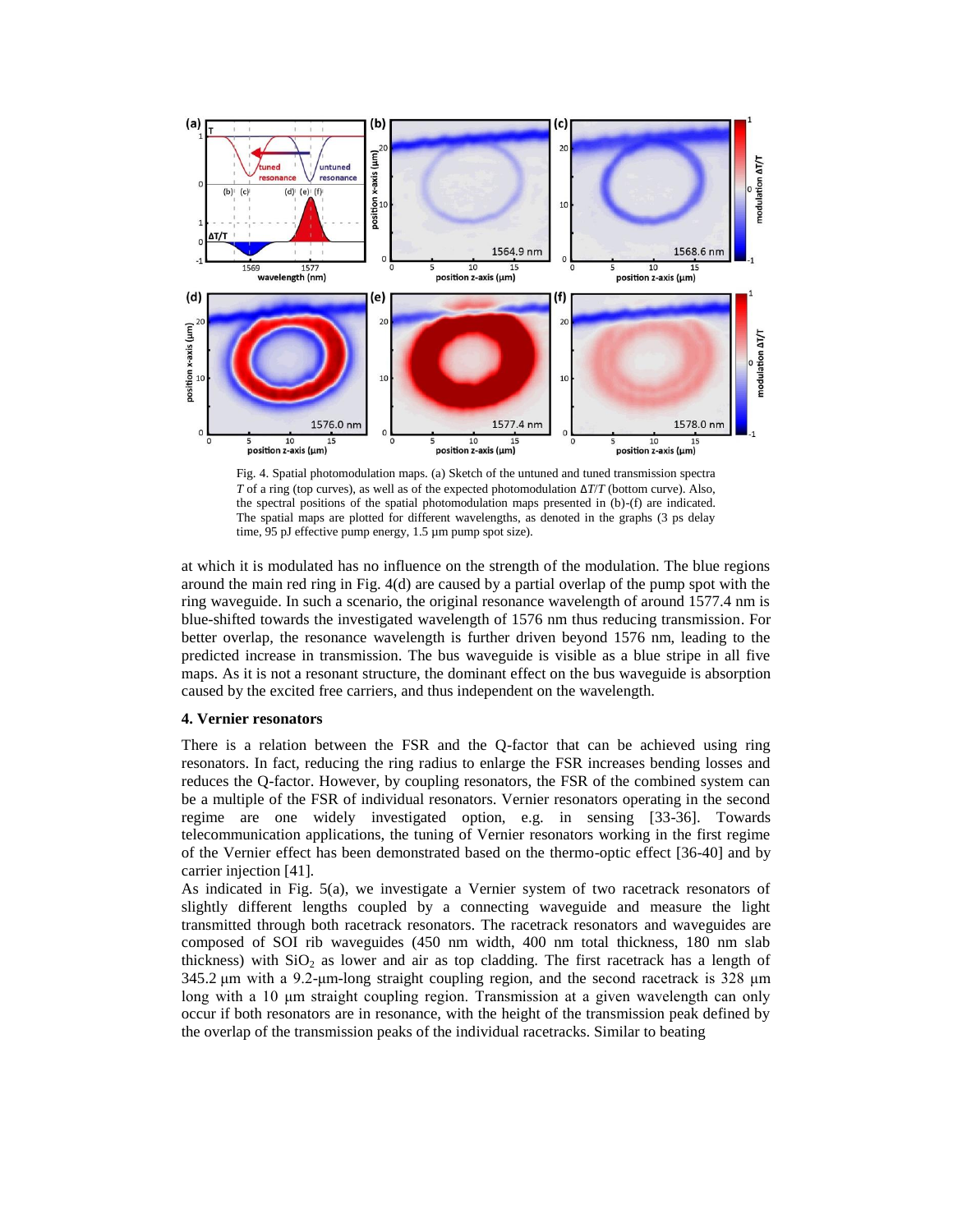

Fig. 5. Tuning of Vernier racetracks. (a) Micrograph of the investigated system with annotations for light propagation and position of the pump spot. (b) Untuned transmission spectrum (black line) and tuned transmission spectra for delay times of 50 ps (red lines) and 200 ps (blue lines) for different effective pump energies. Dashed lines in the background indicate the position of the Vernier envelope maxima. (c) Detailed view on the spectra in (b) for a pump energy of 326 pJ. The dashed lines indicate the envelopes for delay times of 50 ps (red) and 200 ps (blue). (d) Transmission spectra as function of delay time for an effective pump energy of 163 pJ.

phenomena, the transmission peaks are modulated by an envelope defined by the difference in the optical length of the resonators. Tuning the resonance wavelengths of one resonator does not shift the individual transmission peaks, as would be the case for the individual ring resonator. Instead, the envelope is shifted as also occurs in Vernier devices employed for sensing purposes [34,35], where only one of the two cascaded ring resonators is exposed to the analyte to be sensed and undergoes a localized refractive index perturbation. In comparison to a single ring resonator, modulating a Vernier system mitigates negative effects on the *Q*-factor, as one resonator always remains unaffected. Thus, the *Q*-factor of the transmitted signal can never fall below the *Q*-factor of the unmodulated resonator.

In conclusion, an overall Vernier FSR as large as 35.5 nm has been measured experimentally with a Vernier gain of about 20 estimated by means of the first and second racetrack FSRs of 1.76 nm and 1.85 nm, respectively [33].

We investigated the shift of the envelope in Figs. 5(b) and (c). The bottommost curve in Fig. 5(b) shows the untuned transmission spectra. The other curves show tuned spectra with, from bottom to top, increasing pump energy, as denoted in the graph (pump spot diameter 2.8 µm) for delay times of 50 ps (red lines) and 200 ps (blue lines). The presented spectra in Fig. 5 were normalized to the peak transmission of the untuned spectrum. The expected behavior, with the position of the transmission peaks constant, but the envelope shifting, can clearly be seen. For the highest investigated pump energy the envelope shifts by roughly 18 nm, which is one order on magnitude larger than the FSR of the individual racetrack resonators. Further, for higher pump energies, absorption due to the free carriers becomes evident. As the peak positions remain unchanged, the red curves in the background (50 ps) overlap strongly with the blue curves (200 ps). However, by plotting a detailed graph for a pump energy of 326 pJ, Fig. 5(c) reveals that the envelope is more blue-shifted at 50 ps (red